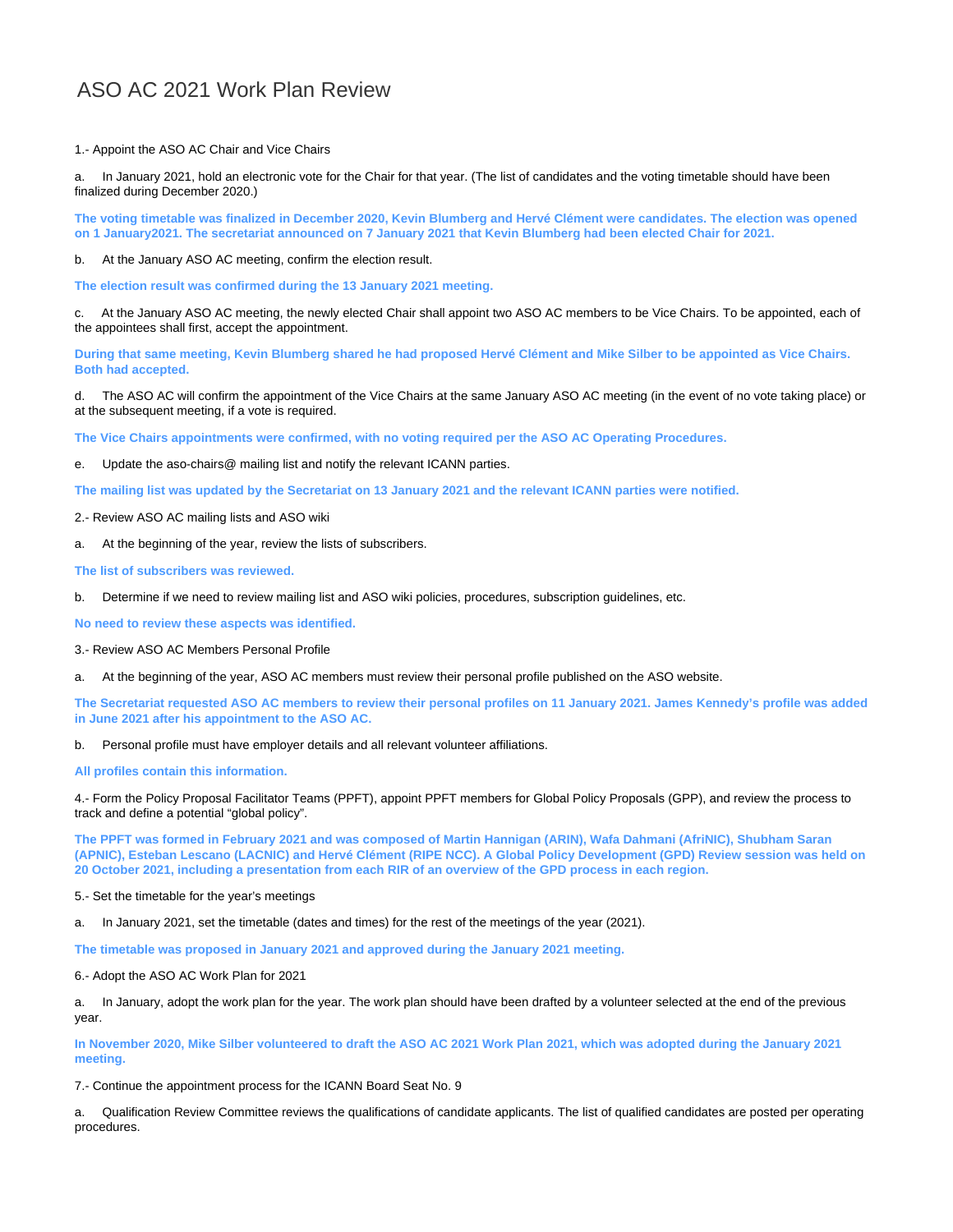**The QRC was established comprising Nurani Nimpuno (RIPE NCC), Aftab Siddiqui (APNIC), Ricardo Patara (LACNIC), Louie Lee (ARIN) and Mike Silber (AfriNIC). The QRC reviewed the qualifications of the applicants and the qualifications of the candidates were reviewed and a list of 10 candidates was posted on the ASO website.**

b. The Interview Committee is formed from the members of the QRC. The IC will finalize details concerning the various interviews in the selection process.

**The QRC members formed the IC and actively prepared the content of the questionnaires and the way the interviews would be conducted.** 

c. Conduct the selection process, and announce the selection.

**The IC conducted**

- **a first round of written interviews (=> 8 candidates),**
- **a second round of videoconferences 10-18 March (=> 4 candidates)**
- **a third round of videoconferences 5-6 April**

**Alan Barrett was finally elected and the selection was announced publicly in June 2021.** 

8.- Appoint members to the ICANN NomCom and other groups as required

a. Early in the year confirm with ICANN NomCom their deadline for the ASO representative appointment

**ICANN officially shared that a NomCom delegate would be requested from the ASO AC by the end of July 2021.**

b. Review and finalize the NomCom appointment process.

**The appointment process timeline was defined, including a sufficiently long nomination period to ensure proper outreach. The selection process was similar to the previous year.**

Perform outreach to seek candidates for an ICANN NomCom representative.

**Outreach was undertaken.** 

Considering ICANN NomCom time appointment requirements, appoint the ICANN NomCom representative and announce the appointment.

**Brajesh Jain was appointed as the ASO AC NomCom representative and the result was announced prior to the requested deadline.**

9.- Participate in RIR Global policy process and tracking of ongoing Global Policy Proposals (GPPs) (if any)

The Policy Proposal Facilitator Team will help the ASO AC determine if an RIR policy proposal can potentially be a GPP. If so, the PPFT will track the proposal through each region's PDP and produce a report for the ASO AC to help assess if the requirements are met.

**Martin Hannigan pointed out that ARIN policy proposal 2021-1 could involve a GPP discussion. It was determined by ARIN that proposal 2021-1 adopted an "Editorial Change" status without any global policy impact.**

b. The ASO AC will forward any GPP to the ICANN Board along with the AC's assessment of the GPP.

**NA**

- 10. Begin the appointment process for the ICANN Board Seat No. 10
- a. Review and finalize the appointment process.

**The appointment process was discussed during the year.**

Determine the time frame for the selection process.

**The [timeframe](https://aso.icann.org/aso-ac-calls-for-nominations-for-seat-10-on-the-icann-board-of-directors-2/) was discussed and published on the ASO web site during September 2021.**

Send out the call for candidates.

**The calls were sent by each RIR at the same time.**

d. Form committees as the procedure dictates.

**The QRC was formed in October 2021 and comprises Mike Silber (AFRINIC), Shubham Saran (APNIC), Martin Hannigan (ARIN), Ricardo Patara (LACNIC), Hervé Clément (RIPE NCC).** 

11. Review the current ASO AC Operating Procedures and if changes are required follow procedures for updating the guide.

**The Operating Procedures were discussed in 2021 and further work will continue in 2022.**

12. Participate and conduct outreach efforts at ICANN Meetings.

a. Plan for any ASO AC attendees at ICANN meetings.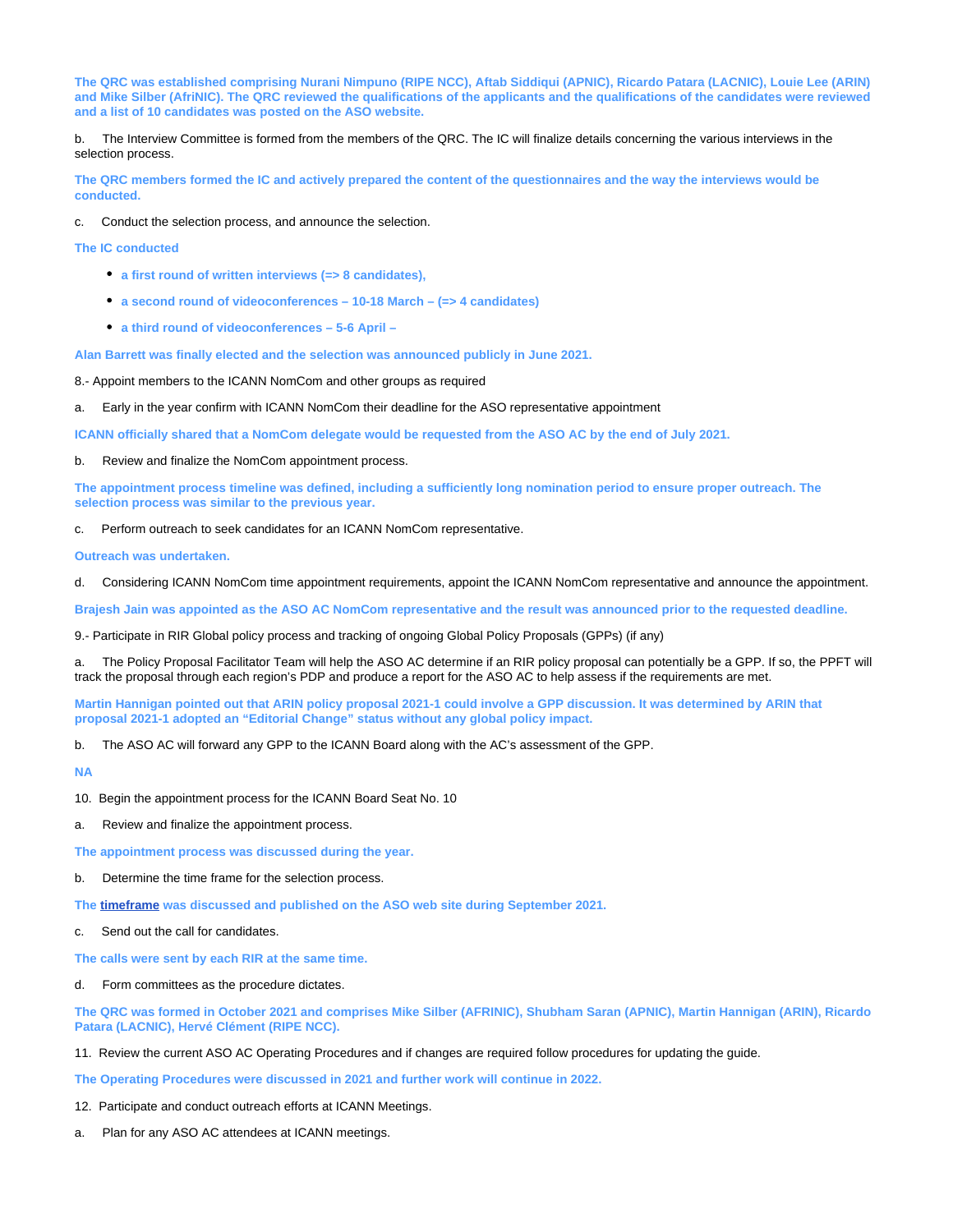## **NA: all 2021 ICANN meetings are virtual.**

b. As the first ICANN meeting of the 2021 calendar year is likely to be virtual, organise a virtual ASO AC meeting with attendance by as many ASO AC members as possible.

**That meeting, focused on Global Policy Development Process was organized in October.**

c. Review the possibility of an "in person" ASO AC meeting during the 2021 calendar year.

**It was determined that there was no possibility of an "in person" meeting during 2021.**

d. Where possible at ICANN meeting(s) during calendar year 2021, hold (virtual or in person) public meetings for reporting and outreach from the numbers community to other parts of the ICANN community. Develop the content based on the make-up of the audience.

**The last [ASO AC update](https://aso.icann.org/wp-content/uploads/2021/02/ICANN70_ASO_Policy_Update_FINAL.pdf) had been prepared for ICANN 70.**

e. Hold discussions with the ICANN Board and other ICANN groups. Identify topics and start scheduling early to minimize conflict.

**As discussed with the NRO EC and as there had not been specific subject to share, there were no meetings with the ICANN Board in 2021.** 

13. Provide regular updates to the Numbering communities.

a. Update the ASO Report with information of the last 2020 RIRs meetings.

**The document was updated and published for the ICANN 70 virtual meeting.**

**[https://aso.icann.org/wp-content/uploads/2021/02/ICANN70\\_ASO\\_Policy\\_Update\\_FINAL.pdf](https://aso.icann.org/wp-content/uploads/2021/02/ICANN70_ASO_Policy_Update_FINAL.pdf)**

b. Present ASO activity report at RIR meetings during the year.

**The activities are presented regularly at RIR meetings.**

14. Review the ASO AC activities for the current year

a. In November 2021, call for an AC member to volunteer to prepare the Activity Review of the work that was accomplished over the 2021 calendar year. The draft should be circulated prior to the December 2021 meeting for comments and discussion.

**After having presented the pre-review in August, Hervé Clément volunteered in November 2021 to prepare this Activity Review. The final version was sent on 11 January 2022 to the ASO AC.**

i. Review should include the effectiveness of activities of PPFT members.

**Included.**

ii. In January 2022, accept the ASO AC 2021 Activities Review.

**Accepted during the January 2022 meeting.**

15. Draft the ASO AC Work Plan for 2022

a. By the first week of November, call for an AC member to volunteer to draft the ASO AC Work Plan for the following year. The draft should be circulated in December 2021 for consideration and adoption in January 2022.

**In November 2021, Saul Stein and James Kennedy volunteered to prepare the ASO AC Work Plan for 2022, which was circulated in December 2021.**

16. Review all the ASO AC appointments made to different ICANN committees and working groups.

a. Review for sufficient reason for each appointment to continue.

i. If there is enough reason, then check with the current appointee if he/she wants to continue; otherwise, appoint a new candidate.

**The NRO EC appointed Hervé Clément as a member of the ICANN 2021 Community Excellence Award Selection Panel, the results of which were announced in June 2021.**

ii. If there is not enough reason, then terminate the appointment and notify the relevant group.

**N/A**

b. Define the term for each appointment and review the terms.

**Done.**

17. Review the transparency of AC's work

a. In November 2021, review what went well and what improvements can be made with the transparency of the ASO AC in terms of meetings (full, subgroup/committees), mailing list, etc. Make adjustments as necessary.